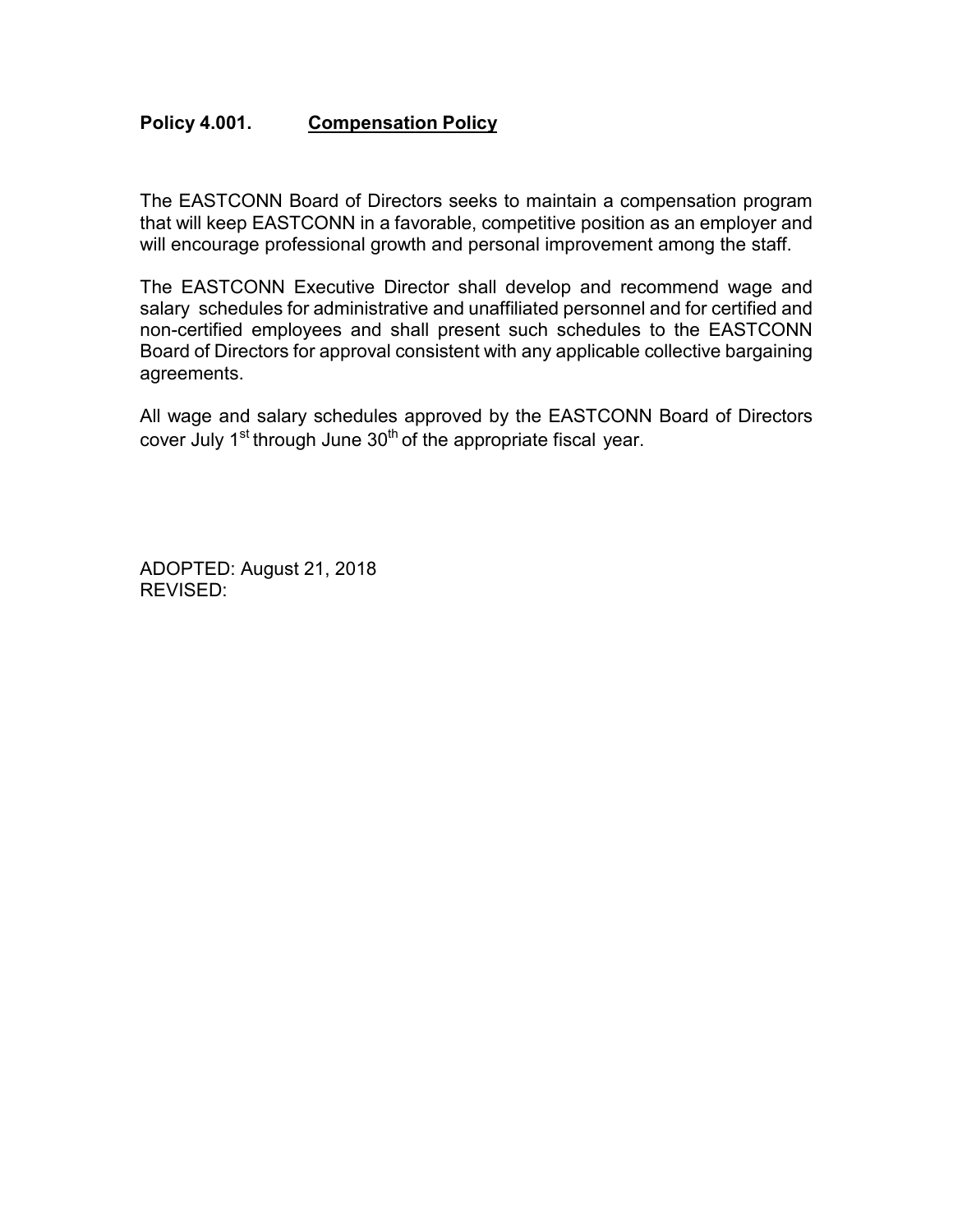## 4.001A. Procedures for Application of Wage and Salary Schedules

## 1. Definitions:

The term "wage" means compensation for non-exempt employees. The term "salary" means compensation for exempt employees.

- 2. An employee's wage or salary schedule is determined by the employee's job title and job description. Each Division Director shall receive a complete set of wage and salary schedules prior to July  $1<sup>st</sup>$  of each year. Copies are available through the C.E.S. Personnel Office.
- 3. Once a successful candidate for a position has been selected, the Program Director determines a recommendation for placement on the appropriate wage or salary schedule in accordance with this procedure. Any experience which is less than six months cannot be credited for placement on the salary schedule. Any experience which is more than six months may be credited at the discretion of the Division Director, subject to administrative review. The Division Director recommends a wage or salary to the Executive Director. No wage or salary may be finalized until the Executive Director's approval has been obtained.
- 4. Any Division Director who is unsure at the time of hiring of the appropriate wage or salary schedule or placement on the schedule should contact the C.E.S. Personnel Office for assistance.
- 5. Certified personnel are placed on the salary schedule on the basis of relevant full-time paid experience and degree status as determined by and in the discretion of the Division Director, as set forth in Paragraph 3, above. Where stipends are applicable, the stipend amount is determined by the scope of the program responsibility.
- 6. Non-certified personnel are placed on the appropriate wage or salary schedule based upon relevant full-time paid experience, training and/or education within the most recent past ten years.
- 7. To establish a daily rate, the formula is:
	- Twelve-Month Positions Annual Base Salary Divided by 260 Days.
	- School Year Positions Annual Base Salary Divided by 187 Days.
- 8. To establish an hourly rate, the formula is:
	- Twelve-Month Positions Daily Rate Divided by 7.5 Hours.
	- School Year Positions Daily Rate Divided by 7.5 Hours.